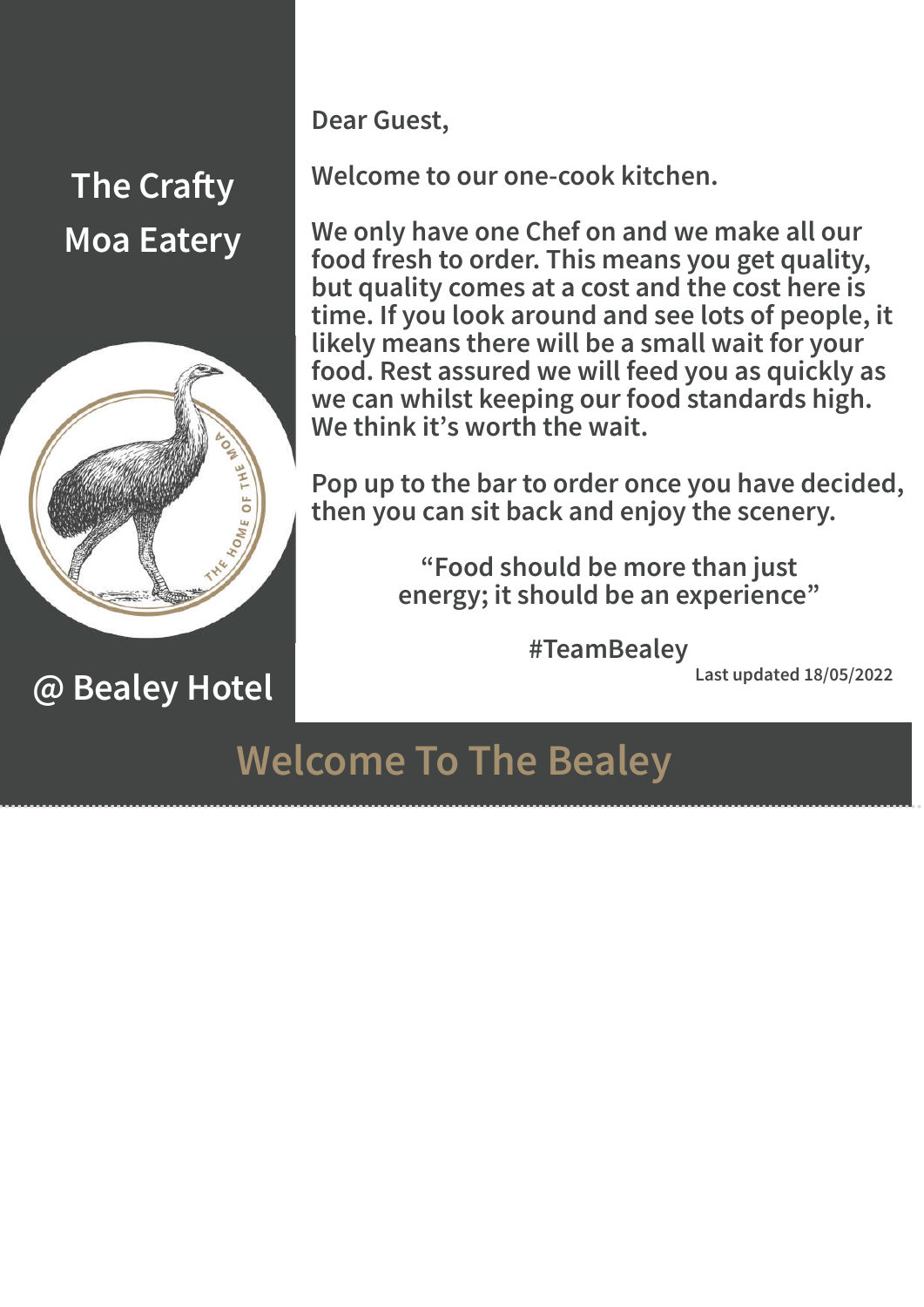

**@ Bealey Hotel**

**(For kids 12 and under)** Served with a soft drink  $&$  an ice cream sundae

**"I'm not hungry"** Mini saveloy sausages, fries & tomato sauce, what more could a kid want? Kea Kids size \$12 or Moa kids size \$16

**"Can I go and play?"**<br>Toasted cheese sandwich alongside crispy fries Kea Kids size \$12 or Moa kids size \$16

**"I don't want that"**  Crispy battered fish with hot chips & tomato sauce Kea Kids size \$12 or Moa kids size \$16

**"It wasn't me, I didn't do it?"** Cheese burger with crispy fries

Moa kids size \$16

We can change out chips for vegetables or salad on any of these dishes

### **Please order at the Bar**

### **Crafty Kids**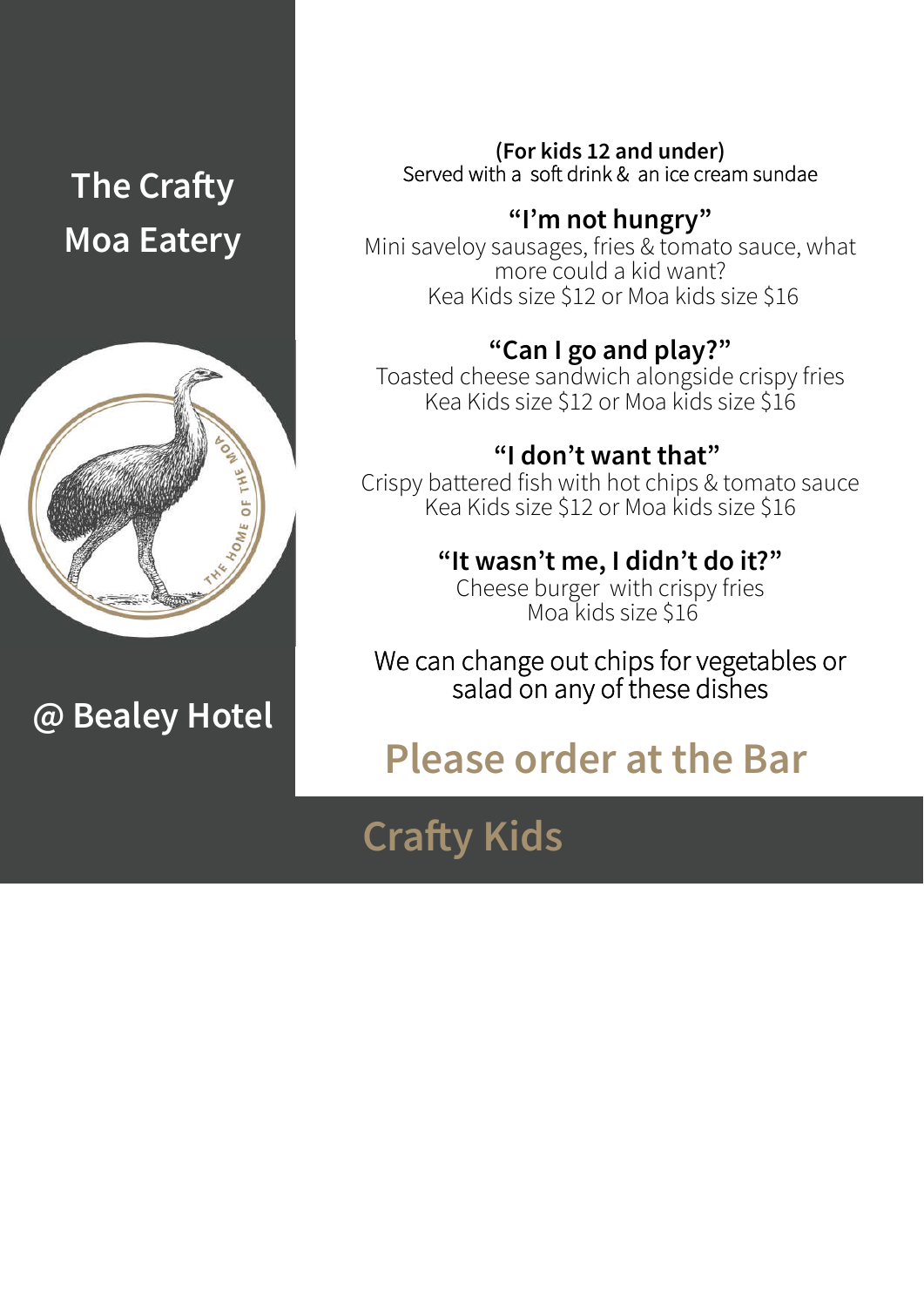

**@ Bealey Hotel**

#### **Chocolate Lava Cake \$12**

Leo's amazing home made chocolate fondant cake with a flowing center, served with fresh cream, vanilla ice cream & a drizzle of tart berry coulis to cut the richness

### **Warm Apple Crumble (\*df,\*gf) \$10**

Stewed apples mixed with peach, mango & passionfruit, topped with a toasted almond & cashew crumble finished with vanilla ice cream or pouring cream *Crumble takes 20mins, just to let dinner settle.* 

#### **Classic Panna Cotta (gf) \$12**

Beautiful vanilla bean Panna Cotta soft set and served with creamy vanilla ice cream and fruit compote

#### **Cheesecake (gf) \$12**

Delicious mango and macadamia cheese cake, GF choc crumb base with twin layers of vanilla and mango filling topped with macadamia nuts with a little whipped cream and creamy vanilla ice cream

#### **Adults' Ice Cream Sundae \$10**

Just as you would expect: ice cream, cream, sprinkles & loads of sauce - chocolate, caramel or berry

# **Please order at the Bar**

# **Crafty Desserts - Because, why wait!**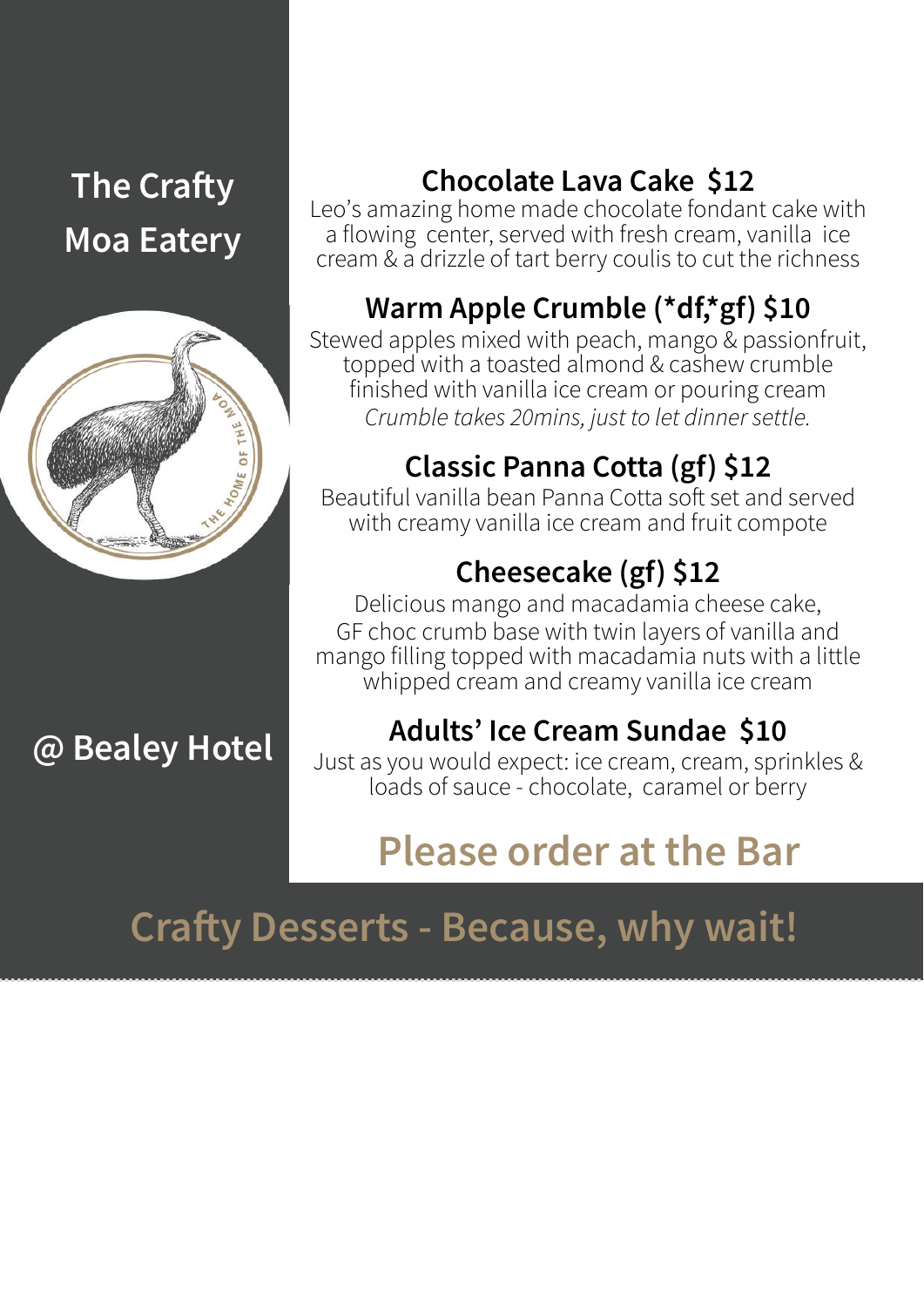

### **@ Bealey Hotel**

**(gf) Gluten free, (\*gf) Gluten free option, (v) Vegetarian, (\*ve) Vegan option**

Buy the staff a round \$20 They work bloody hard; you know they deserve it. Buy them a drink of their choice at the end of shift.

#### **Bealey Fries \$7.5**

We serve Makikihi fries because they are delicious, they are blanched in beef tallow during the manufacture process to give them that amazing flavour. Served with house made roasted garlic aioli

#### **Bealey Wedges (v, \*ve)\$7.5**

A bowl of wedged potatoes deep fried in canola oil & served with our roasted garlic aioli \*Vegan aioli available

#### **Load 'em up \$14**

Fries or wedges smothered with home smoked pulled brisket in our caramelized onion gravy & topped with grilled cheese

#### **Tomato & Vegetable Soup (\*gf, v,\*ve)**

Delicious Italian style soup made in house & served with fresh baked baguette - GF bread available

**Kea size bowl (Sm) \$10 Moa size bowl (Lg) \$15**

#### **Garlic Bread (v)\$8**

House baked Baguette smothered in garlic butter & baked to warm, melted deliciousness

### **Please order at the Bar**

# **Crafty Snacks**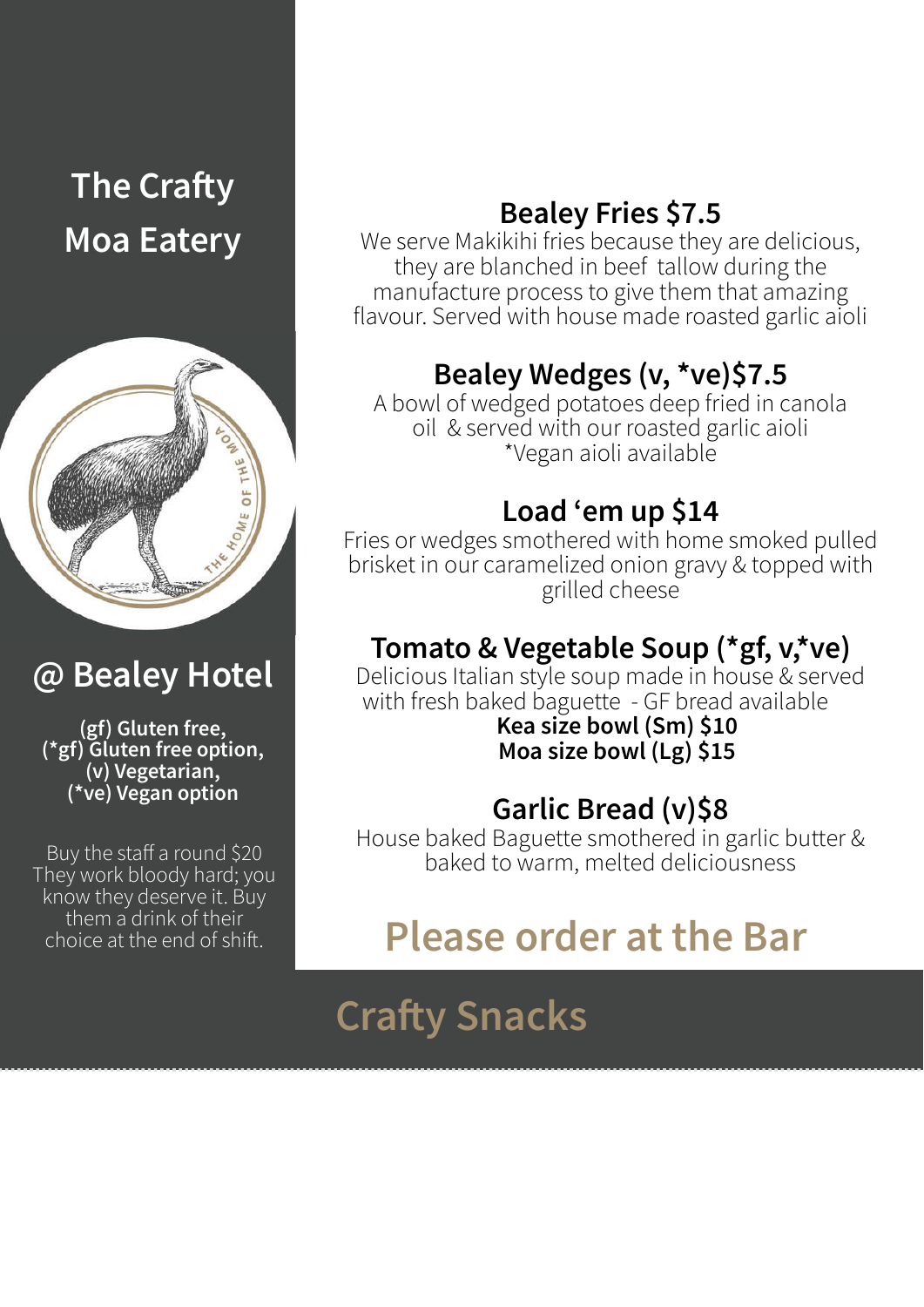

### **@ Bealey Hotel**

(gf) Gluten free, (\*gf) Gluten free option  $\widetilde{v}$ ) Vegetarian option (\*ve) Vegan option

Buy the staff a round \$20 They work bloody hard; you know they deserve it. Buy them a drink of their choice at the end of shift.

### **Crafty Pizzas**

We use 12 inch artisan pizza bases prebaked in a wood fired oven for that "as close as we can get to authentic" Italian classic. They are then smothered in our herbed tomato sauce, topped with mozzarella, your choice of topping and baked.

#### **The Sunday Roast Pizza \$25**

Slow cooked lamb, roast vegetables & red onions drizzled with mint jelly sauce

#### **The Meaty Moa Pizza \$26**

Tender pieces of our home smoked brisket, maple & bourbon bacon, juicy pork belly & grilled chicken drizzled with caramalised onion & smoky bbq sauce

#### **The Eggs Bennie Pizza \$24**

Maple & Bourbon smoked streaky bacon with baby spinach whisked egg and finished with a swirl of hollandaise

#### **Vegan Moa Pizza (v, ve) \$26**

Served on a vegan base with herbed tomato sauce topped with vegan cheese, roast vegetables, baby spinach ,vegan chorizo sausage & finished with a swirl of sweet chilli sauce

# **Please order at the Bar**

# **Crafty Pizzas**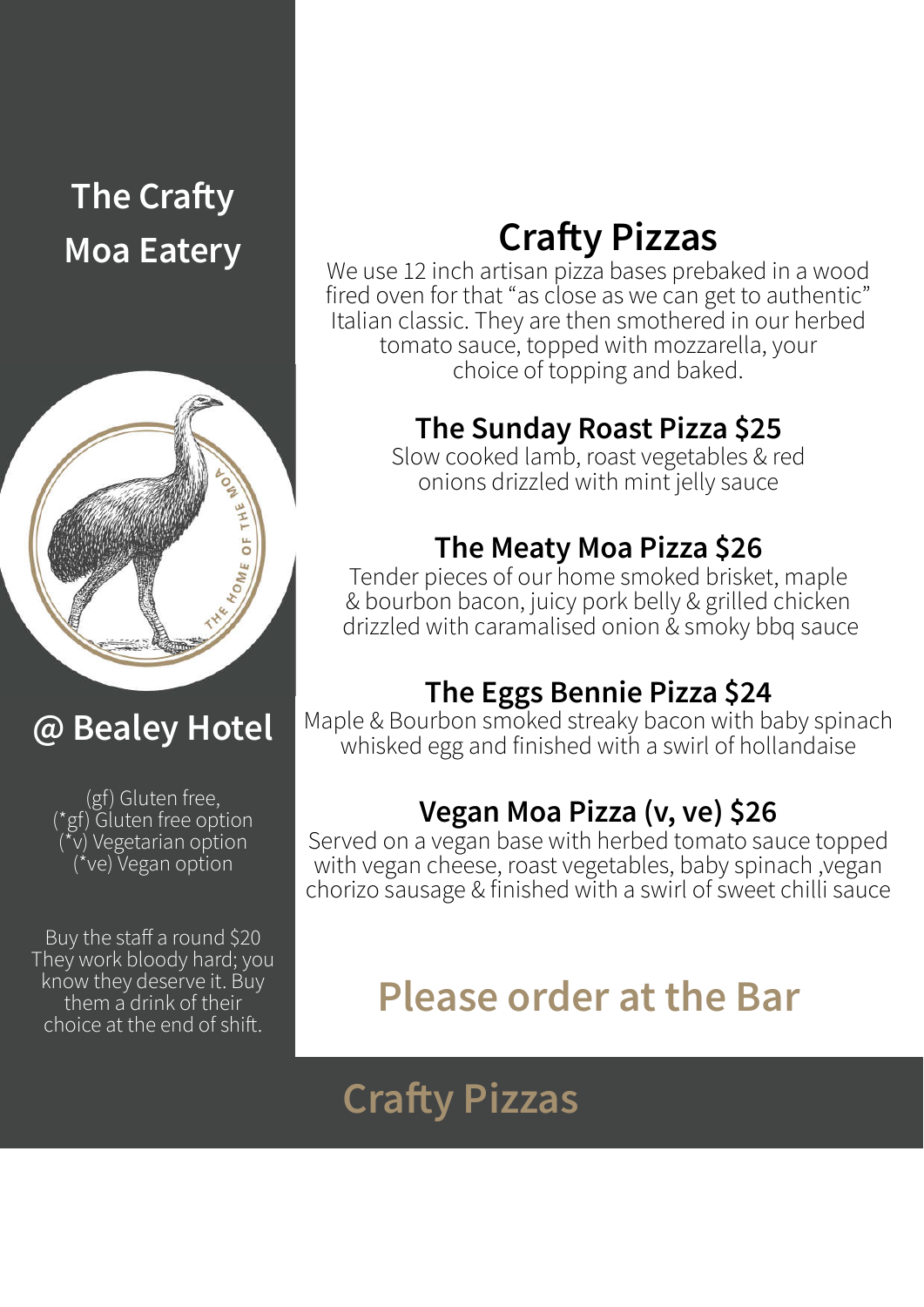

### **@ Bealey Hotel**

(gf) Gluten free, (\*gf) Gluten free option, (v) Vegetarian, (\*ve) Vegan option

Buy the staff a round \$20 They work bloody hard; you know they deserve it. Buy them a drink of their<br>choice at the end of shift.

### **Crafty Burgers**

Our burgers are sandwiched in ciabatta buns, with relish, pickle, crispy lettuce & a side of Bealey fries (Vege & Vegan option served with wedges)

#### **The Bealey Burger (\*v) \$27.5**

Grilled beef pattie, smoked cheddar, our own bourbon & maple smoked bacon, fried egg, caramelised onion & aioli Vegetarian option - "A no meat pattie" & 86 the bacon

#### **Chicken Burger (\*ve,) \$26**

Peri Peri chicken breast, Swiss cheese, sliced jalapenos & onion rings Vegan option - Crumbed fake chicken & fake cheese

### **Hoki Burger (\*gf) \$25**

Moa IPA Battered hoki loin fillet with creamy Swiss cheese & our house made tartare sauce

#### *Gluten free buns available on request \$2*

#### **Bealey Winter Salad (gf, \*v, \*ve) \$25 "Perfect for a light meal or something refreshing!"**

Leafy greens, baby spinach, radish, green beans, walnuts & home-made halloumi, drizzled with roasted sesame dressing & finished with our own bourbon & maple smoked bacon *Veg/an option - "86" the halloumi, add vegan chorizo* 

#### **Crays' Warm Lamb Salad (gf, \*v) \$32 "Winter at its finest"**

Roasted vegetables tossed in honey mustard dressing topped with Prime Canterbury Lamb rump, toasted almonds & finished with boysenberry & black current compote

# **Please order at the Bar.**

**Crafty Burgers & Salads**